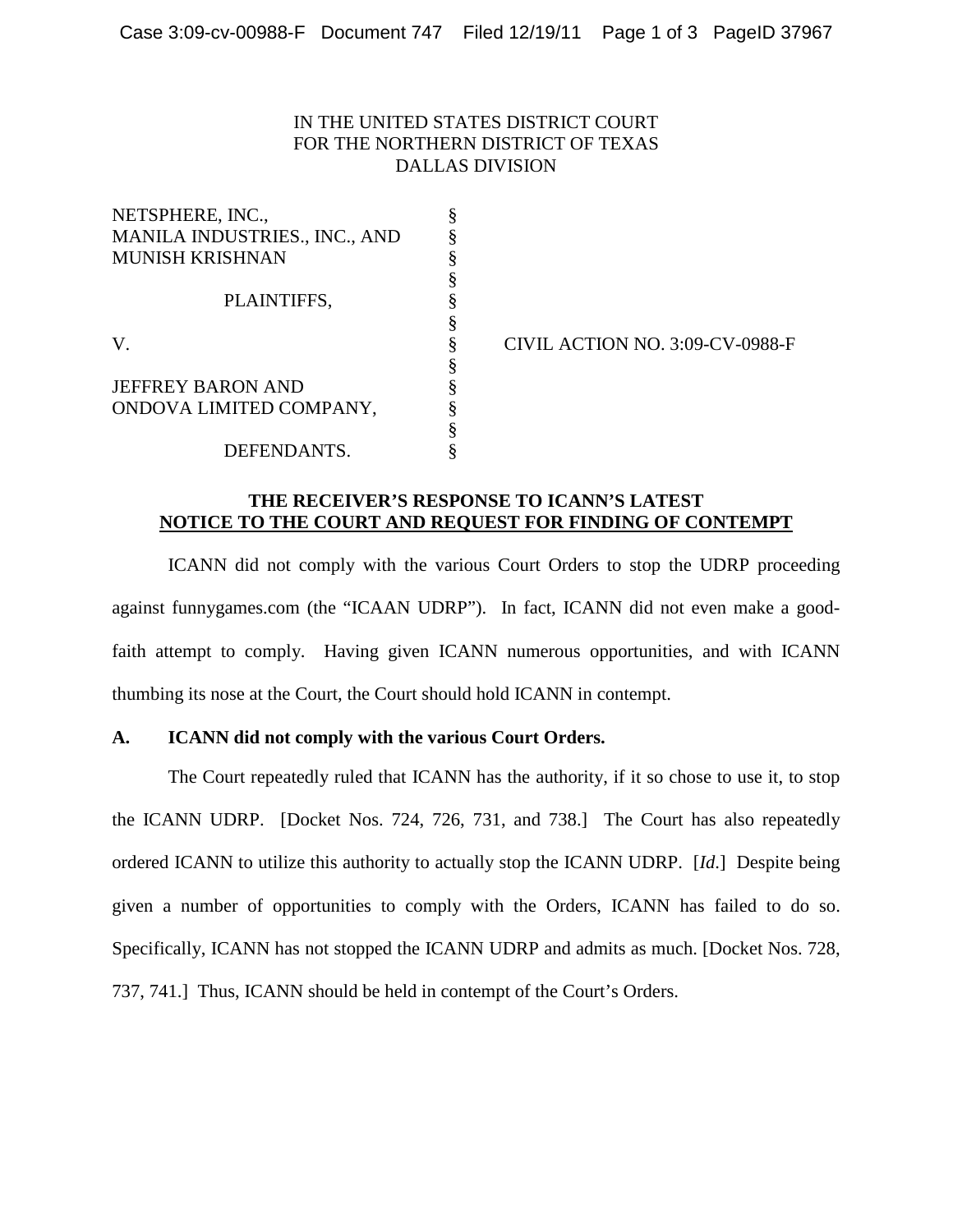#### **B. ICANN did not make even a good-faith attempt to comply with the Court Orders.**

ICANN has repeatedly argued (unpersuasively and incorrectly) that it lacks the authority to stop the ICANN UDRP. [*Id*.] Assuming, *arguendo*, that ICANN were correct and the Court simply misunderstood the law or forgot to review the ICANN declaration (as ICANN strangely suggests), were ICANN to instruct WIPO to stop the ICANN UDRP, WIPO would presumably disregard the instruction anyway. Thus, ICANN's efforts in that hypothetical case would prove futile, but no harm to ICANN would occur.

So, in an effort to show this Court a good-faith attempt to comply with the Court Orders, one would assume that ICANN would have simply sent a letter to WIPO instructing WIPO to stop the ICANN UDRP (and not care whether would WIPO would follow or disregard the instruction). But ICANN did not act in good faith. Instead, ICANN sent a letter to WIPO not instructing it to do anything, but merely "notifying WIPO of the Court's order that ICANN 'stay and abate' the UDRP proceeding on www.funnygames.com." [Docket No. 741, at Exhibit 1 (letter from ICANN to WIPO).]

Furthermore, in the ICANN letter, ICANN also "requests" that WIPO keep ICANN informed of some items. [*Id*.] Can ICANN make a *request* like that to WIPO without the *authority to enforce* that request? Apparently, ICANN believes so! So, if that were the case, why couldn't ICANN have likewise "requested" that WIPO stay and abate the ICANN UDRP? The answer is because ICANN wrongly believes it appropriate merely to respond to a Federal District Court, "I would prefer not to." (*See generally*, Herman Melville, Bartleby, the Scrivener: A Story of Wall-street, Melville House Publishing, Brooklyn, New York, 2010 reprint). This demonstrates ICANN's failure to act in good faith and further supports why the Court should hold ICANN in contempt.